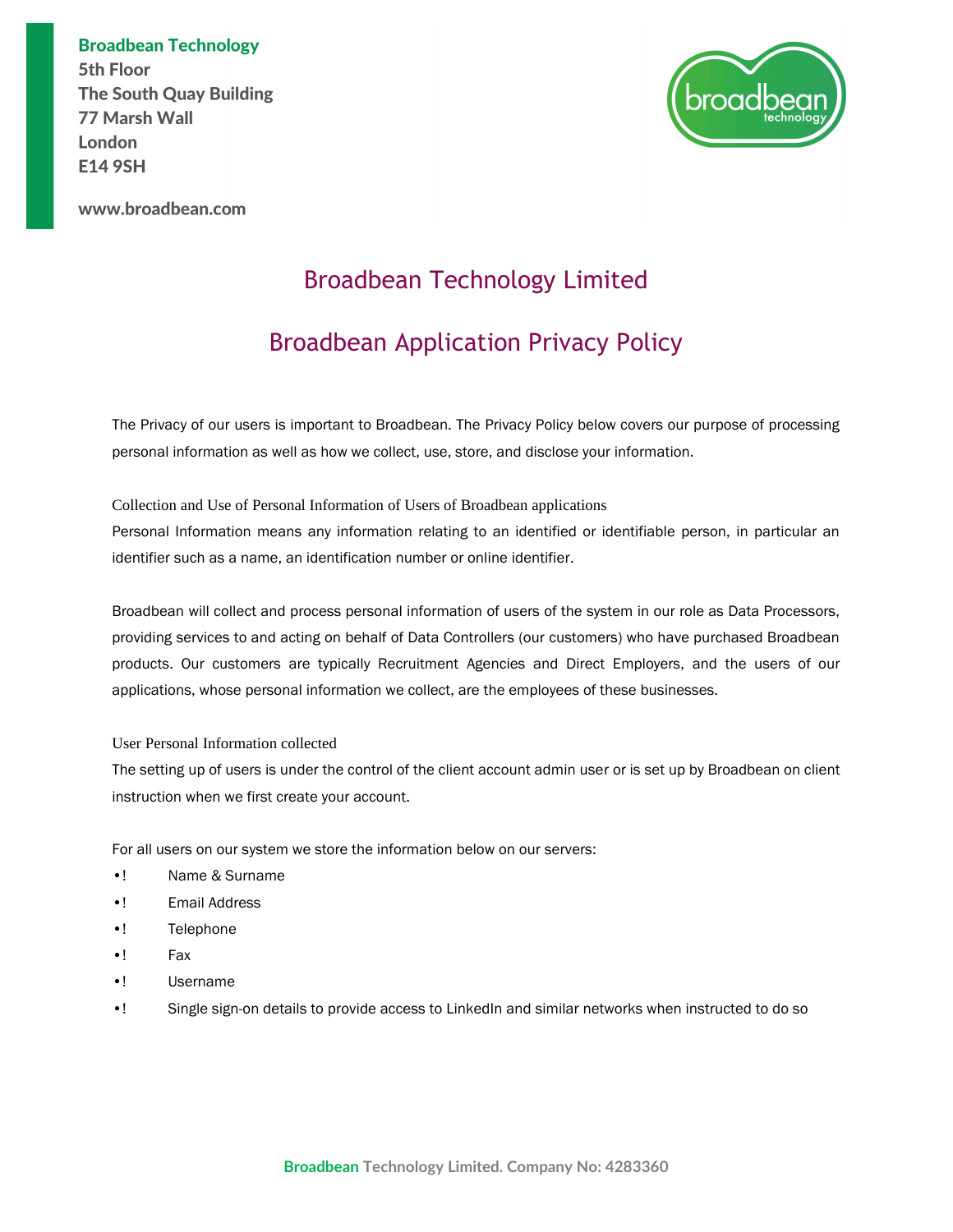## **Broadbean Technology**

5th Floor **The South Quay Building 77 Marsh Wall** London **E14 9SH** 



## www.broadbean.com

The setting up of your account will also see us storing the login credentials of the various job boards and other channels you utilise through Broadbean. Where your job board login details use an individual's email address we will store that in our system.

### Purpose of processing User Personal Information

This information is held solely for the purposes of users accessing and using the Broadbean services to which our customers have subscribed.

In providing the service, user personal information may be accessed and processed by Broadbean staff for the purposes of providing Account Management, Customer Support and troubleshooting technical issues. Broadbean have three regional offices from which we provide Client Service support and Technical Support: in London, England; California, USA; and Sydney, Australia. In most cases support will be provided in your local region but Broadbean provide follow-the-sun support service to allow us to support users outside of core business hours in any given region. Providing support out of normal office hours requires that personal information about client employees and client candidates can be processed across all support regions. GDPR compliant model contract clauses exist between the offices in the supported regions.

### Cookies & Similar Technology

Cookies are pieces of information that include a unique reference code that a website transfers to your device to store and sometimes track information about you.

Broadbean uses cookies to collect information about your use of the application and the services we provide and although they do identify a user's computer, they do not of themselves contain Personal Information.

A number of cookies we use will last only for the duration of your web session and expire when you close your browser. Other cookies are used to remember you when you return to the Site and last for longer.

### We use cookies for the following reasons:

Necessary Session Management: Managing your login session so you can move easily from one page to another and access your authenticated services;

Performance: Collect statistical information about how you use the Site so that we can improve the application performance, functionality, and gather other usage information for account management purposes. This includes third party cookies such as Google Analytics and Intercom.io.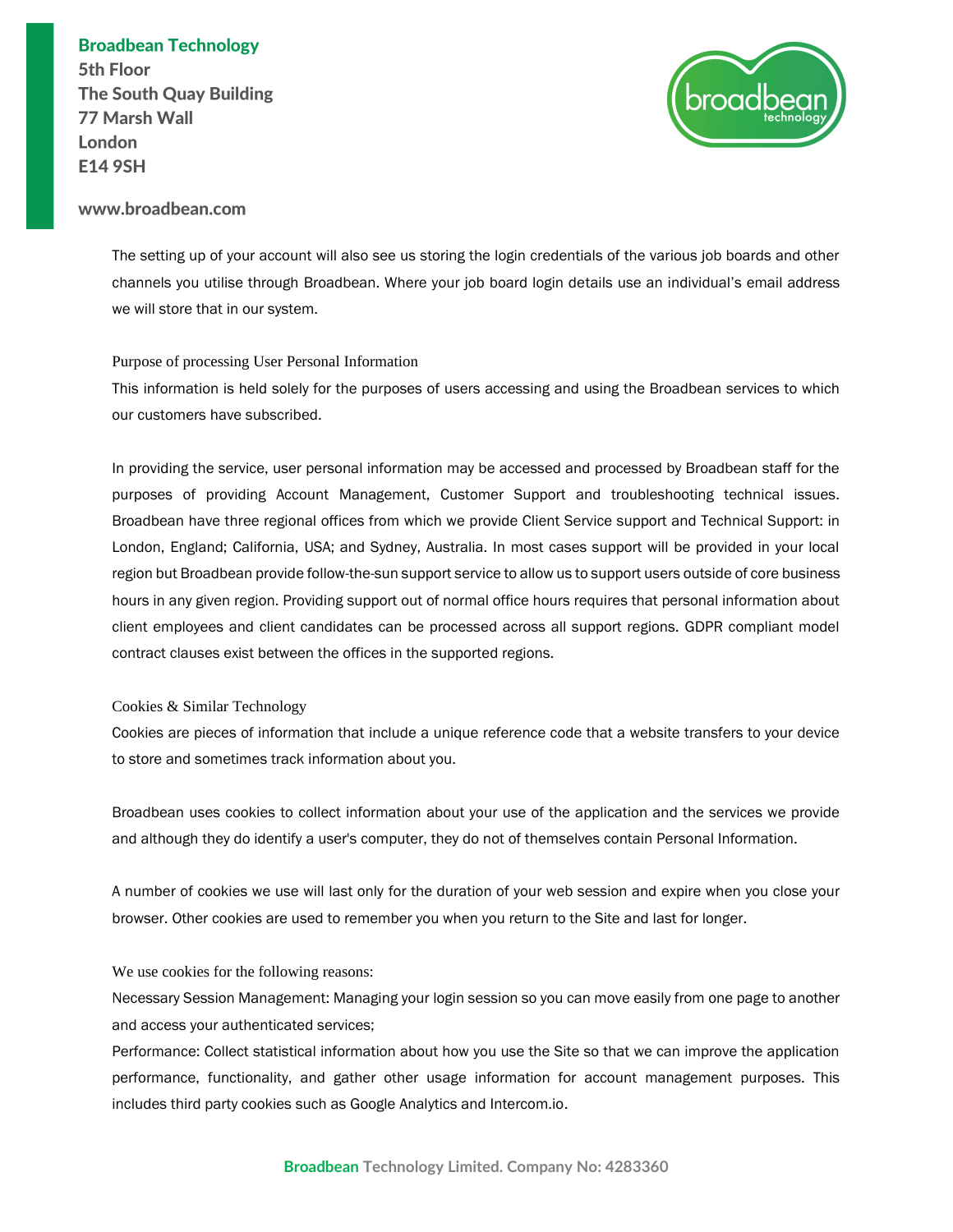## **Broadbean Technology**

5th Floor **The South Quay Building 77 Marsh Wall** London **E14 9SH** 



## www.broadbean.com

## Application Logging

When users access the application, we gather some information automatically and store it in log files, for the purpose of application use analytics, site security, detection of improper use, providing customer support and investigating unexpected system behaviour. This information includes IP addresses, the page being requested, the browser type and operating system, the referring URL, date and time.

## User Personal Data sharing with third parties

We do not sell or otherwise disclose personal information about Users of the application, except as described here. We may share information provided by our visitors to broadbean.com with service providers we have retained to perform services on our behalf. These service providers are contractually restricted from using or disclosing the information except as necessary to perform services on our behalf or to complywith legal requirements. In addition, we may disclose information about you (i) if we are required to do so by law or legal process, (ii) to law enforcement authorities or other government officials, or (iii) when we believe disclosure is necessary or appropriate to prevent physical harm or financial loss or in connection with an investigation of suspected or actual illegal activity.

We reserve the right to transfer any information we have about you in the event we sell or transfer all or a portion of our business or assets. Should such a sale or transfer occur, we will use reasonable efforts to direct the transferee to use personal information you have provided through this website in a manner that is consistent with this Privacy Statement.

A list of third-party sub-processors used by Broadbean in the provision of our services is defined and maintained here:

<https://www.broadbean.com/media/14946/schedule-of-subcontractors.pdf>

### Protection of Personal Information

We maintain administrative, technical and physical safeguards to protect against unauthorized disclosure, use, alteration or destruction of the Personal Information stored within our system. An overview of the technical measured in place can be found here:

<https://www.broadbean.com/media/14947/schedule-of-data-protection-measures.pdf>

Retention of Personal Information

User personal information is held on our services for the entire duration over which you are a customer of Broadbean.